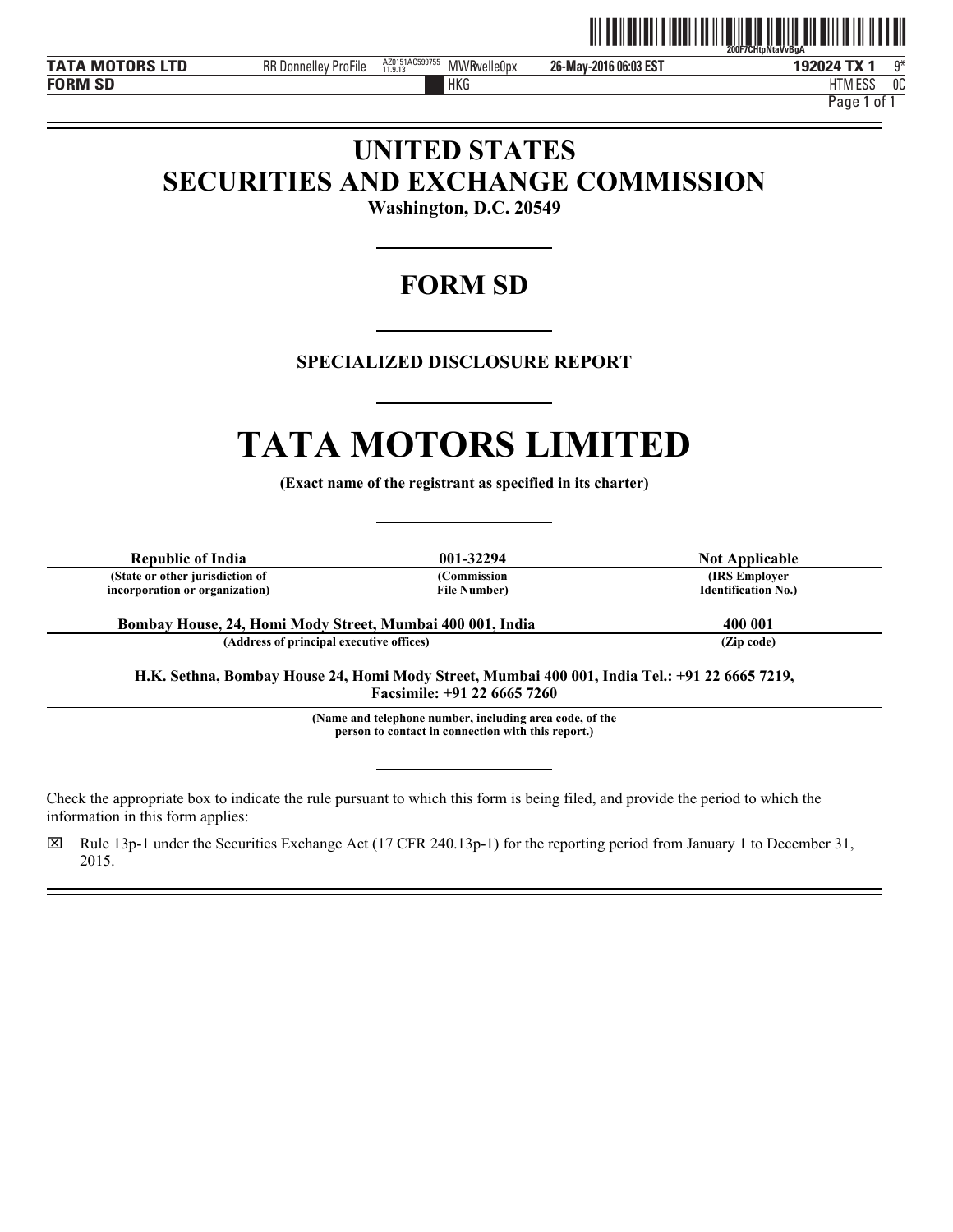|                             |                                                          |                       |                            |                       | 200F7CHtpNIDC72ar                |      |
|-----------------------------|----------------------------------------------------------|-----------------------|----------------------------|-----------------------|----------------------------------|------|
| <b>MO</b><br><b>TAT</b>     | RR D<br>$- \cdot \cdot$<br>-<br>' ProFile<br>. Donnellev | MWRP64RS15<br>11.9.13 | <b>MWR</b> bf<br>rend<br>- | 25-May-2016 16:00 EST | $102024$ T<br><b>STATISTICS</b>  | $n*$ |
| <b>FORM</b><br>$\sim$<br>ЮL |                                                          |                       | <b>HKG</b>                 |                       | <b>FOO</b><br>ידוו<br>LI INI LYY | 0C   |

ˆ200F7CHtpNlDC72grŠ

Page 1 of 1

#### **Introduction**

This Specialized Disclosure Report on Form SD ("SD Report") of Tata Motors Limited ("TML", "we", "us" or "our") for the calendar year ended December 31, 2015 is presented to comply with Rule 13p-1 under the Securities Exchange Act of 1934, which implements the disclosure requirements related to conflict minerals under the Dodd-Frank Wall Street Reform and Consumer Protection Act of 2010 (the "Dodd-Frank Act"). Conflict minerals are defined in Form SD to include cassiterite, columbite-tantalite, gold, wolframite and their derivatives, tin, tantalum, tungsten and gold ("3TG Minerals").

# **Company Overview**

This SD Report has been prepared by management of TML. This SD Report includes information pertaining to the manufacturing activities of TML in India and those of its significant vehicle manufacturing subsidiaries, Jaguar Land Rover Automotive plc ("JLR"), and Tata Daewoo Commercial Vehicle Company Limited ("TDCV"). TML is an automobile company. TML conducts automotive operations including activities relating to the development, design, manufacture, assembly and sale of vehicles, as well as related parts and accessories. TML's product lines consist of automobiles and related products in the passenger, utility, and light as well as medium and heavy commercial vehicle segments. TML conducts manufacturing operations in India, the United Kingdom, South Korea, Thailand and South Africa. TML manufactures and sells a range of automobiles in the commercial vehicle, passenger vehicle and military vehicle segments.

# **Item 1.01 Conflict Minerals Disclosure and Report**

### **Conflict Minerals Disclosure**

TML manufactures a wide range of automobiles and is involved in various automotive operations. TML has determined that in order to carry out such activities 3TG Minerals may have been necessary for the functionality or production of certain products that it manufactured (or contracted to be manufactured). Accordingly, in order to support and promote the objectives of the Dodd-Frank Act as it relates to conflict minerals, TML built on its compliance efforts in 2014 and pursued a detailed action plan for the 2015 reporting year in order to support and promote the objectives of the Dodd-Frank Act as it relates to 3TG Minerals. Following its reasonable country of origin inquiry ("RCOI"), communications with actual and potential 3TG Minerals suppliers and other due diligence efforts, as of the date of this SD Report for the year ended December 31, 2015, TML is in the process of determining which suppliers use 3TG Minerals and the origin and chain of custody of 3TG Minerals used in its products.

TML intends to develop its Conflict Minerals Compliance Program to be in compliance with the framework in the Organisation for Economic Co-operation and Development (OECD) Due Diligence Guidance for Responsible Supply Chains of Minerals from Conflict-Affected and High-Risk Areas, Second Edition 2013 and the related supplements on 3TG Minerals in all material respects.

The RCOI and due diligence conducted by TML, and the results thereof, are described in the Conflict Minerals Report, which report is attached as Exhibit 1.01 to this SD Report and is incorporated into this Item 1.01 by reference. TML has also posted the Conflict Minerals Report to its website at http://www.tatamotors.com/investors/investors.php. The content of such website is not a part of this SD Report.

-2-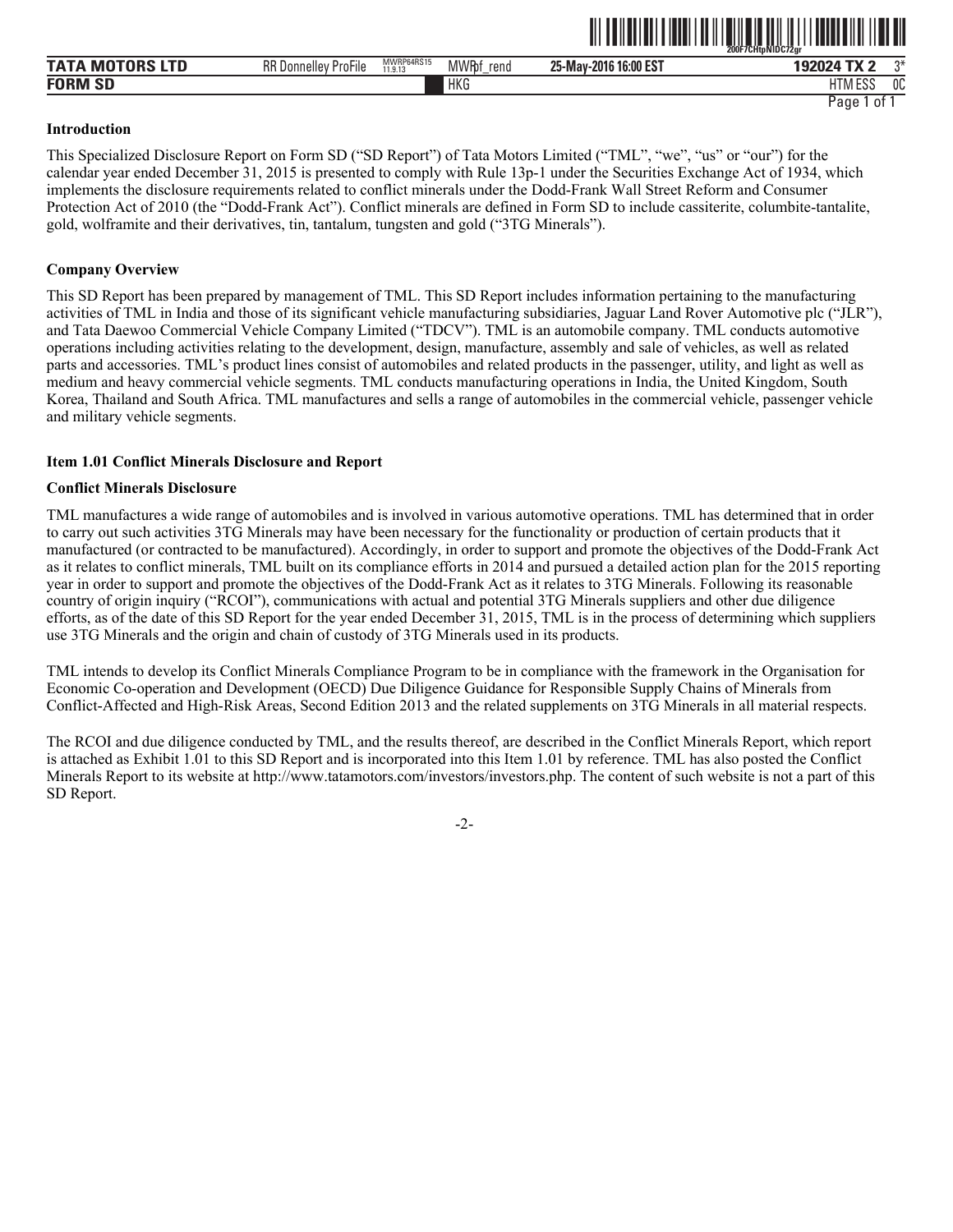|                        |                             |                       |                       |                       | <sup>-</sup> Ž00F7CHtoNIDDJL6f |
|------------------------|-----------------------------|-----------------------|-----------------------|-----------------------|--------------------------------|
| <b>TATA MOTORS LTD</b> | <b>RR Donnelley ProFile</b> | MWRP64RS15<br>11.9.13 | <b>MWR</b> bf<br>rend | 25-May-2016 16:00 EST | 192024 TX 3<br>ግ*              |
| <b>FORM SD</b>         |                             |                       | HKG                   |                       | <b>HTM ESS</b><br>0C           |
|                        |                             |                       |                       |                       | 0f<br>Page 1                   |

# **Item 1.02 Exhibit**

A copy of TML's Conflict Minerals Report is filed as Exhibit 1.01 to this SD Report.

# **Item 2.01 Exhibits**

The following exhibit is filed as part of this Form:

**EXHIBIT 1.01** – Conflict Minerals Report as required by Items 1.01 and 1.02 of Form SD.

\* \* \* \* \*

-3-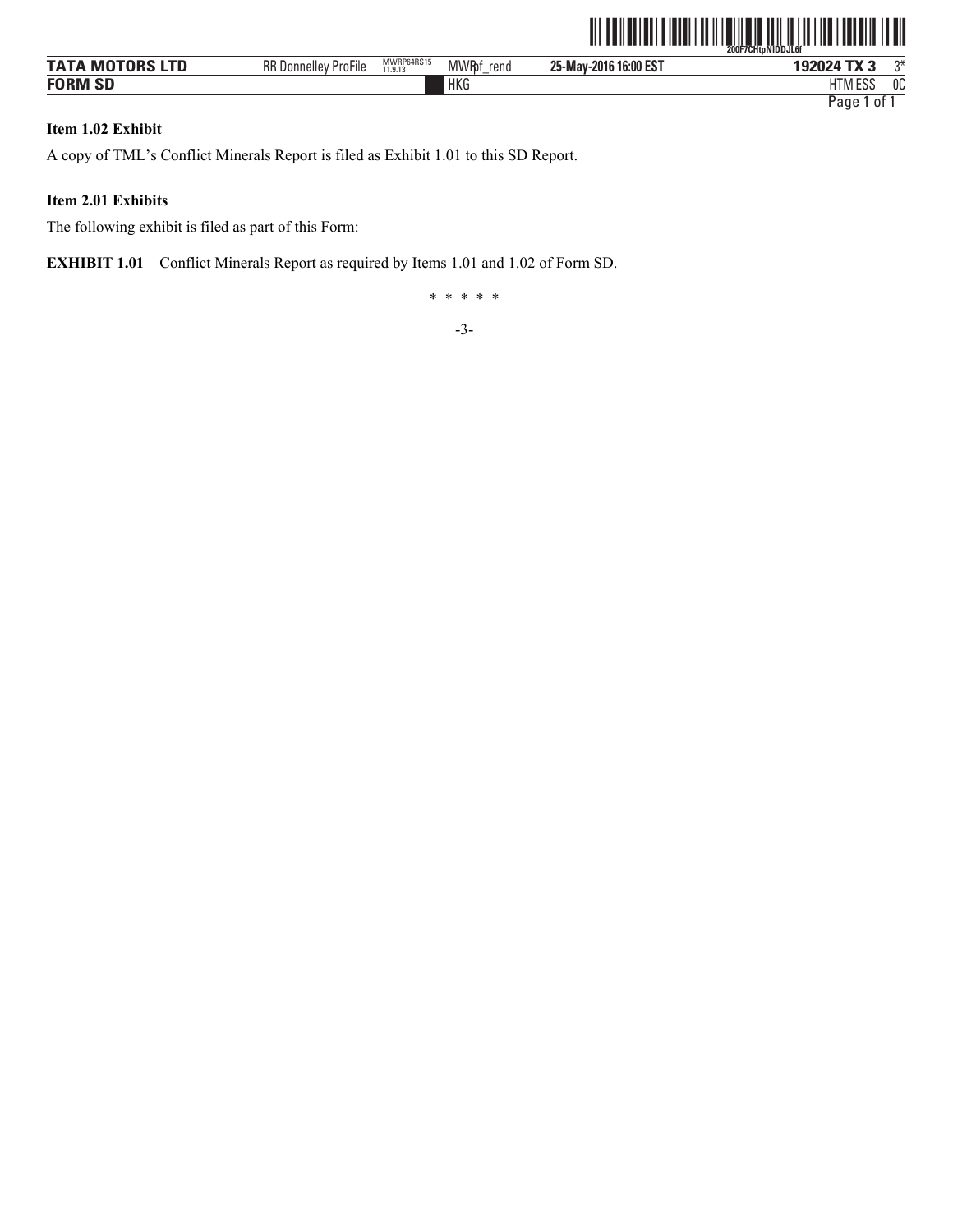|                        |                             |                                      |                       | $\  \, \ $<br><u> IIIII IIIIIIIII</u><br>200F7CHtpP4BHPg6F |
|------------------------|-----------------------------|--------------------------------------|-----------------------|------------------------------------------------------------|
| <b>TATA MOTORS LTD</b> | <b>RR Donnelley ProFile</b> | LANFBU-MWE-XN MWRederw0ma<br>11.9.13 | 27-May-2016 10:35 EST | 0*<br>192024 TX 4                                          |
| <b>FORM SD</b>         |                             | HKG                                  |                       | 0C<br><b>HTM ESS</b>                                       |
|                        |                             |                                      |                       | Page 1<br>0t                                               |

# SIGNATURES

Pursuant to the requirements of the Securities Exchange Act of 1934, the registrant has duly caused this report to be signed on its behalf by the duly authorized undersigned.

# **TATA MOTORS LIMITED**

(Registrant)

By: /s/ Mr. C. Ramakrishnan By: /s/ Mr. Guenter Butschek<br>Name: Mr. C. Ramakrishnan Name: Mr. Guenter Butschek Name: Mr. C. Ramakrishnan Name: Mr. Guenter Butschek<br>Title: Group CFO, Tata Motors Ltd. Title: CEO & Managing Dire

Title: CEO & Managing Director, Tata Motors Ltd.

Date: May 31, 2016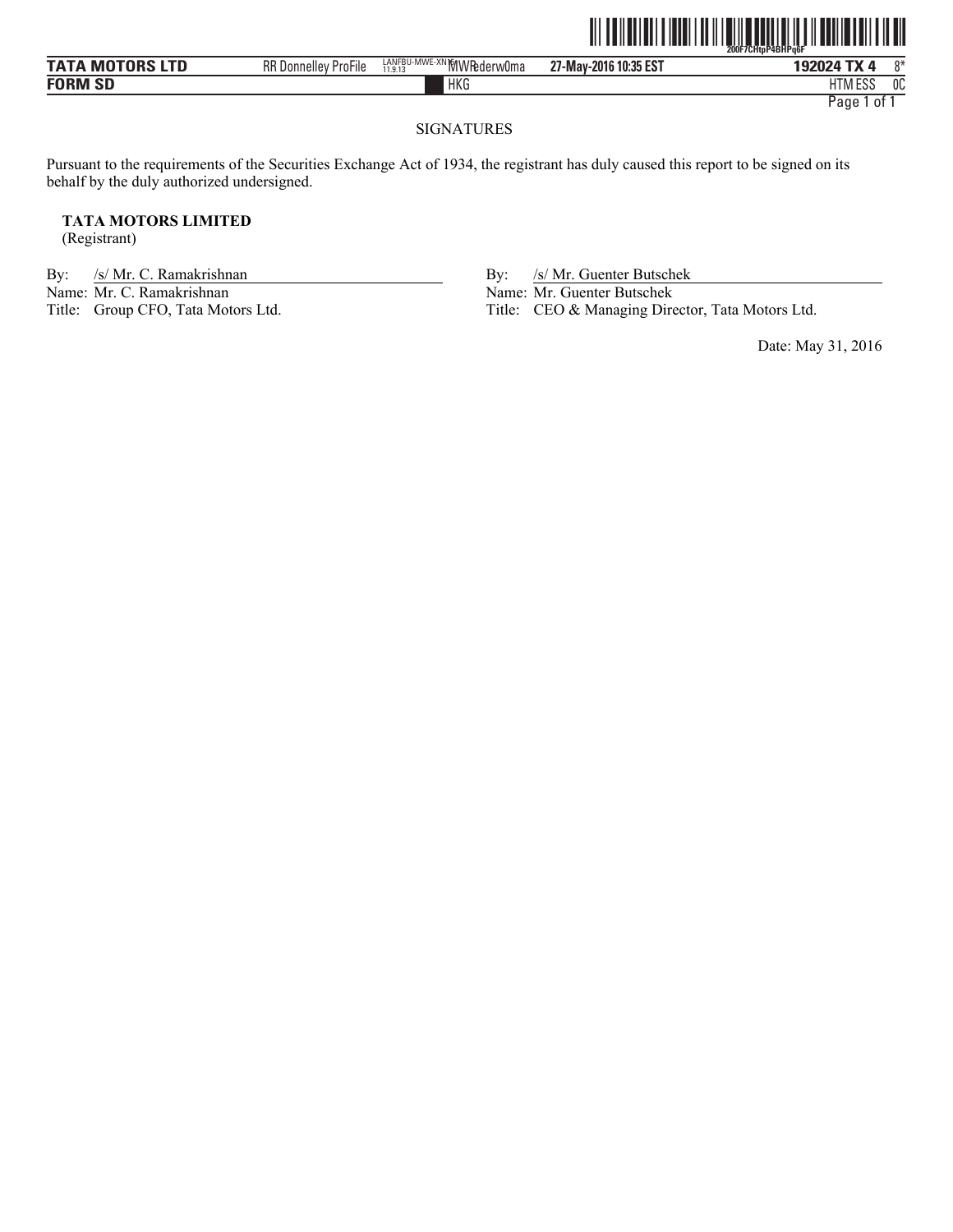

| $\begin{array}{c} \texttt{maxmax} \\ \texttt{maxmax} \end{array}$<br>MI<br>UK. | <b>DDD</b><br>. Donnellev '<br>ProFile | MWRP64RS02<br>11.9.13 | <b>MWRbf</b><br>rend | 16:00 EST<br>25-May-2016 | 192024 EX1<br>$\mathbf{0}$<br>192<br>_ | $^{\text{A}}$ |
|--------------------------------------------------------------------------------|----------------------------------------|-----------------------|----------------------|--------------------------|----------------------------------------|---------------|
| <b>FORM</b><br>$\sim$<br>SL                                                    |                                        |                       | <b>HKG</b>           |                          | FOC<br>HIM ESS                         | 0C            |

Page 1 of 1

**Exhibit 1.01** 

# **Tata Motors Limited Conflict Minerals Report for the year ended December 31, 2015**

This Conflict Minerals Report ("CMR") of Tata Motors Limited ("TML", "we", "us") for the year ended December 31, 2015 is presented to comply with Rule 13p-1 of the Securities Exchange Act of 1934, as amended ("Rule 13p-1"). Capitalized terms used but not defined herein have the meanings set forth in our Specialized Disclosure Report on Form SD ("SD Report") for the year ended December 31, 2015. Except as otherwise expressly indicated, this CMR includes information pertaining to the manufacturing activities of TML in India ("TML India") and those of its significant vehicle manufacturing subsidiaries, Jaguar Land Rover Automotive plc ("JLR") and Tata Daewoo Commercial Vehicles Company Limited ("TDCV"). JLR and TDCV are hereinafter collectively referred to as the "subsidiaries".

# **Section 1: Products Overview**

TML manufactures and sells a range of automobiles and automotive products in the following segments:

- Passenger;
- Utility;
- Light Commercial;
- Medium Commercial; and
- Heavy Commercial.

TML's automotive vehicles and products are manufactured using a variety of materials and components. Based on an internal assessment, TML has determined that certain 3TG Minerals, defined in Form SD to include cassiterite, columbite-tantalite, gold, wolframite and their derivatives, tin, tantalum, tungsten and gold, may be necessary to the functionality or production of the components contained in products manufactured or contracted to be manufactured by TML – for example, electronics, chassis, powertrains, HVAC systems and trims.

# **Section 2: Supply Chain Overview**

For the 2015 reporting year, TML India, JLR and TDCV collectively had a network of over 2,000 suppliers, which supplied over 126,000 distinct components. TML does not directly purchase ore or unrefined 3TG Minerals from mines, and the mines producing minerals and the smelters who can provide relevant information regarding the source of 3TG Minerals are several tiers down in the supply chain from its direct suppliers. As a result, TML relies on its suppliers to provide information on the origin of the 3TG Minerals contained in components and materials supplied to TML, including with respect to sources of 3TG Minerals that are supplied initially to TML's suppliers by sub-tier suppliers.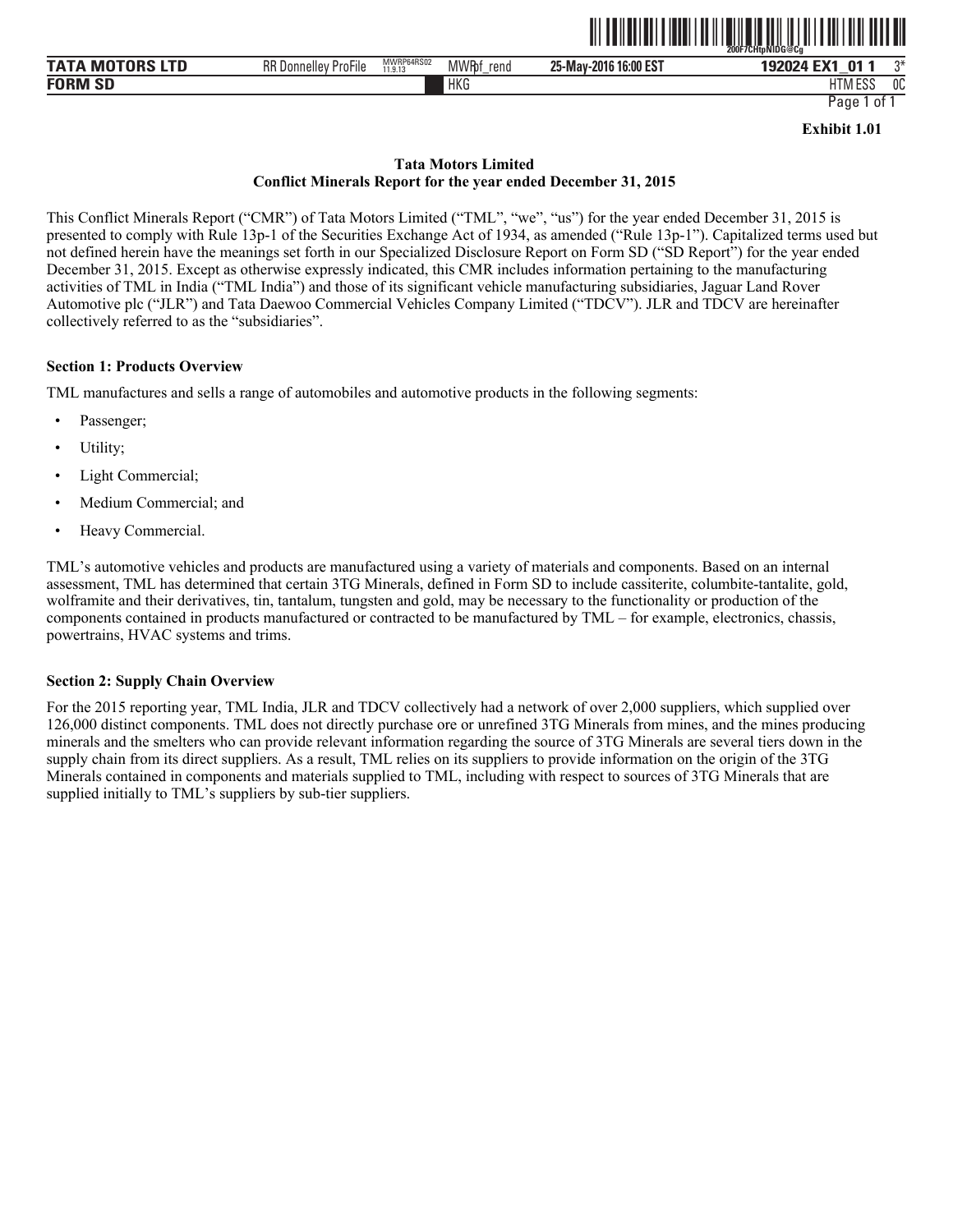|                                  |                                                     |                       |                       | ---------                | 200F7CHtpNIDJvJ6-                       |      |
|----------------------------------|-----------------------------------------------------|-----------------------|-----------------------|--------------------------|-----------------------------------------|------|
| <b>TATA</b><br><b>MOTORS LTD</b> | $- \cdot \cdot$<br><b>RR</b> Donnelley<br>' ProFile | MWRP64RS02<br>11.9.13 | <b>MWR</b> bf<br>rend | 16:00 EST<br>25-May-2016 | <b>EV</b><br>ก1<br>192                  | $2*$ |
| <b>FORM SD</b>                   |                                                     |                       | <b>HKG</b>            |                          | <sub>0</sub> C<br>11T11F00<br>I IVI ESC |      |
|                                  |                                                     |                       |                       |                          | 01<br>Page                              |      |

ˆ200F7CHtpNlDJvJ6-Š

TML's manufacturing operations comprise:

- Six manufacturing units in India associated with operations of TML India, which procured in excess of 80,000 different components from 1,069 direct suppliers during the year ended December 31, 2015, the majority of which are located in India;
- Four manufacturing units in the United Kingdom, one manufacturing unit which is a joint venture in China and one assembly plant in India associated with operations of JLR, which procured in excess of 26,000 directly ordered parts from 695 direct suppliers during the year ended December 31, 2015; and
- One manufacturing unit in South Korea associated with operations of TDCV, which procured in excess of 20,000 components from 273 direct suppliers during the year ended December 31, 2015, the majority of which are located in South Korea.

TML continues to educate its supplier base regarding the Conflict Minerals disclosure requirements through online portals (Supplier Relationship Management, Achilles Automotive and i-point), vendor council meetings and communications by senior procurement executives. In accordance with the OECD Due Diligence Guidance for Responsible Supply Chains of Minerals from Conflict Affected and High-Risk Areas (the "OECD Guidance"), TML has adopted the following supply chain policy on Conflict Minerals (the "Conflict Minerals Policy").

### **Tata Motors Limited Supply Chain Conflict Minerals Policy**

#### Commitment to Sourcing Responsibly

Tata Motors Limited ("TML") is committed to promoting and supporting various laws that aim to prevent the use of minerals that directly or indirectly finance or benefit armed groups in the Democratic Republic of the Congo or its adjoining countries (the "Covered Countries"), as contemplated under the Dodd-Frank Wall Street Reform and Consumer Protection Act of 2010 (the "Dodd-Frank Act") and the rules and regulations promulgated thereunder ("Conflict Minerals").

TML is committed to sourcing products and materials from companies that share its values around human rights, ethics and environmental responsibility. Consistent with the spirit of related laws, rules and regulations regarding responsible sourcing and Conflict Minerals, including those promulgated under U.S. law, TML is committed to sourcing minerals in a responsible manner.

## Tata Motors Limited Supplier Expectations

- To ensure its commitment to support the objectives of the Dodd-Frank Act and other similar laws, TML requires its suppliers to comply with the Conflict Minerals reporting requirements and to engage in due diligence of their supply chains in accordance with an internationally recognized framework, such as the OECD Due Diligence Guidance for Responsible Supply Chains of Minerals from Conflict-Affected and High-Risk Areas.
- TML requires its suppliers to state whether the parts supplied to TML consist of 3TG Minerals (defined to include cassiterite, columbite-tantalite, gold, wolframite and their derivatives, tin, tantalum, tungsten and gold) and to report the source of the 3TG Minerals included in their parts supplied to TML.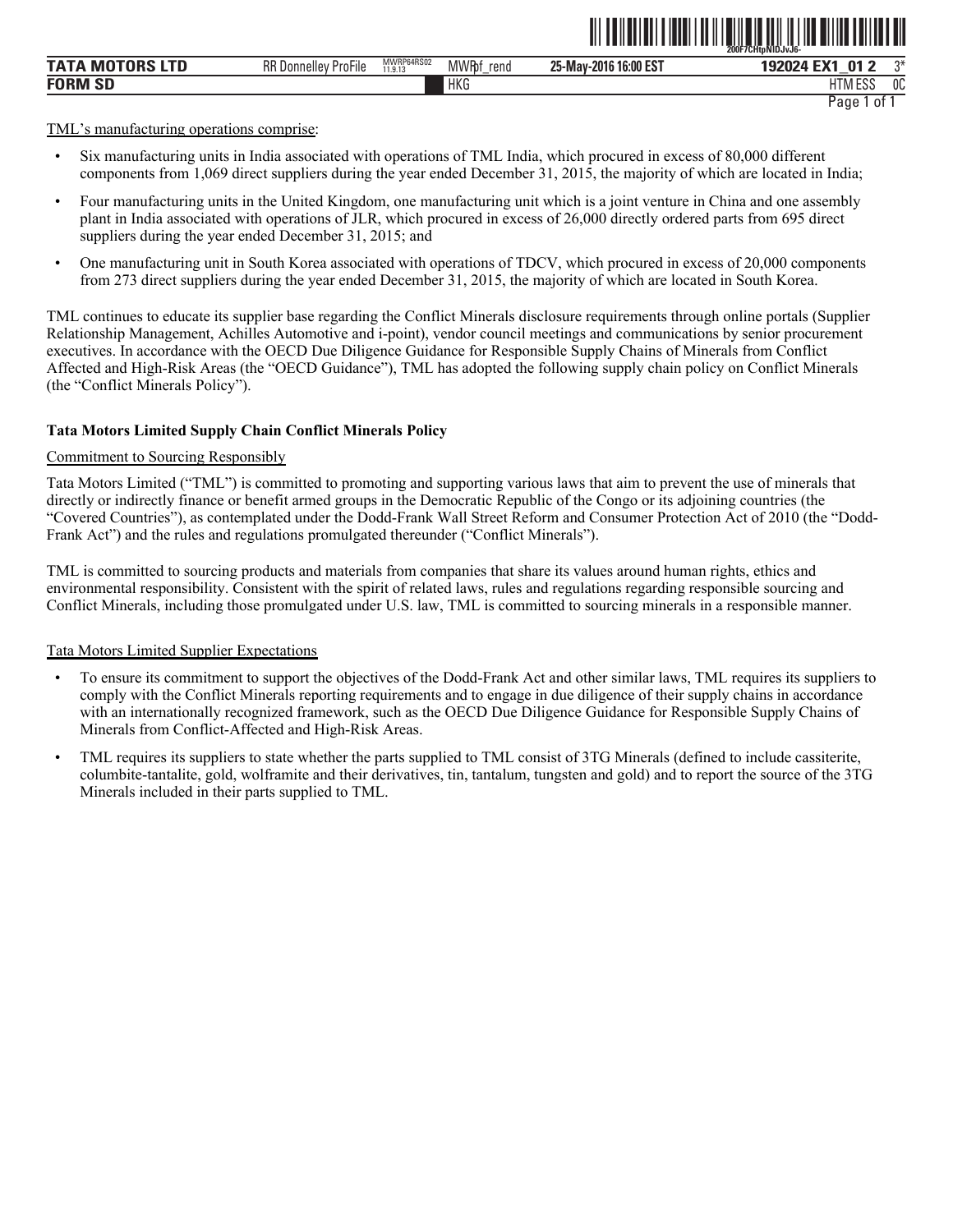|                            |                                                                 |                       |                     | ------                               | 200F7CHtpNIDMve6w          |              |
|----------------------------|-----------------------------------------------------------------|-----------------------|---------------------|--------------------------------------|----------------------------|--------------|
| TATI<br>---<br>- IV<br>LIV | $- \cdot \cdot$<br><b>DD</b><br>-<br>ProFile<br>Uonnellev<br>٦ĸ | MWRP64RS02<br>11.9.13 | <b>MWRf</b><br>rend | 16:00 EST<br>$25 -$<br>-2016<br>·Mav | $\sim$<br>J,<br>_          | $\mathbf{a}$ |
| <b>FORM SD</b>             |                                                                 |                       | <b>HKG</b>          |                                      | $\sim$<br>$-0o$<br>IIM ESS | $\sim$<br>UU |

Page 1 of 1

ˆ200F7CHtpNlDMye6wŠ

- To achieve the ultimate objective of sourcing minerals from conflict free zones, TML constantly encourages its suppliers to source minerals responsibly with certified conflict-free smelters, wherever possible, to increase TML's level of confidence that the parts in its vehicles are sourced responsibly.
- Suppliers currently sourcing minerals with suspected links to the Covered Countries may continue to do so as long as they continue to exhibit substantial efforts to trace the exact origin of 3TG Minerals used in the components supplied to TML.
- TML is committed to elimination of procurement, as and when commercially practical, of products containing Conflict Minerals.
- TML will evaluate its willingness to continue its partnership with each supplier based on such supplier's efforts to prevent the procurement of Conflict Minerals.

Suppliers and other external parties are encouraged to contact TML at ConflictMinerals@tatamotors.com, if they wish to seek guidance on this Conflict Minerals Policy or report concerns.

# **Section 3: TML's RCOI and due diligence for the year ended December 31, 2015**

# **A. TML Conflict Mineral Reporting Team**

During the 2015 reporting year, TML India's Cross Functional Core Team ("CFCT"), which is comprised of selected experts from various divisions, including Purchasing & Supply Chain, Materials, Design and Legal along with the support teams from Sustainability, Finance, Information Technology and Internal Audit, devised an action plan for its Conflict Minerals Compliance Program ("CMCP") for TML India and coordinated with corresponding CFCTs of JLR and TDCV to conduct appropriate diligence, and to prepare and file the SD Report and CMR for 2015. The reporting structure reflects: (i) the unique line of products offered by the relevant subsidiaries and (ii) the use of different supply chains and procurement systems by each of the relevant subsidiaries.

# **B. Actions to facilitate TML's Conflict Mineral Compliance Program**

TML performed its RCOI process with respect to manufacturing operations and suppliers of TML India, JLR and TDCV, which together represented substantially all of TML's consolidated revenues for the fiscal year ended March 31, 2016. Each of TML India, JLR and TDCV used the CMRT Questionnaire, a web-based survey tool developed by the Conflict Free Sourcing Initiative for collecting responses from their respective supplier bases as part of their RCOI process. However, each of these entities followed independent procedures in reaching out to their respective supplier base as part of this exercise.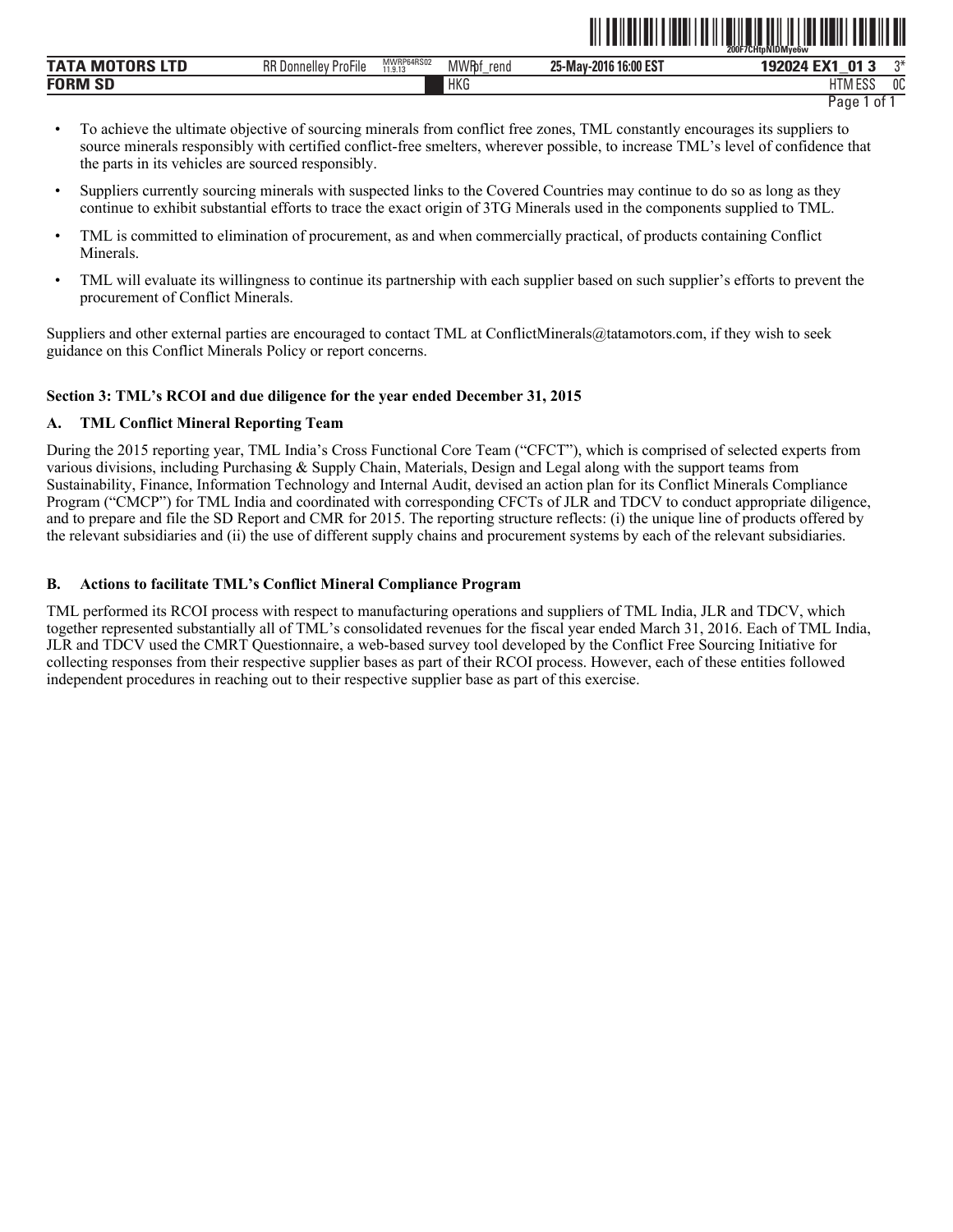|                             |                                         |                       |                      |                          | 200F7CHtpNDP1ta8<br>.                          |      |
|-----------------------------|-----------------------------------------|-----------------------|----------------------|--------------------------|------------------------------------------------|------|
| ---<br>IVI                  | $-$<br><b>RR</b> Donnelley<br>' ProFile | MWRP64RS02<br>11.9.13 | <b>MWRbf</b><br>rend | 16:00 EST<br>25-May-2016 | $\mathbf{0}^*$<br><b>EMA</b><br>ЮZ<br>wz<br>__ | $n*$ |
| <b>FORM</b><br>$\sim$<br>ЮL |                                         |                       | <b>HKG</b>           |                          | 1.000<br>טסם ועו רח                            | 0C   |

Page 1 of 1

ˆ200F7CHtpNlDP1tg8Š

In addition to the RCOI process using the CMRT Questionnaire, each of TML India, JLR and TDCV conducted further inquiries with respect to its suppliers in order to trace the precise source and chain of custody of the 3TG Minerals.

Each year, TML is determined to increase the percentage of its suppliers that are queried in order to gain comprehensive visibility into its supply chain, with the goal of covering 100% of its supplier base and determining with certainty the origin of all the 3TG Minerals used in TML vehicles and products.

TML aims to structure its due diligence processes in accordance with the OECD Guidance, which sets forth the following five steps for establishing a responsible supply chain: (i) establishing strong company management systems, (ii) identifying and assessing risks in the supply chain, (iii) designing and implementing a strategy to respond to identified risks, (iv) carrying out an independent third party audit of supply chain due diligence at identified points in the supply chain, and (v) reporting annually on supply chain due diligence.

The procedures followed by each entity are described below.

# **1. (a) TML India RCOI process**

The operations department of TML India's Purchasing & Supply Chain division was designated with the responsibility of communicating with TML India's suppliers. TML India has distributed the CMRT Questionnaire to approximately 87% of TML India's total suppliers (representing 90% of annual purchase of value) (as compared to 50% of total suppliers, representing 70% of annual purchase value in 2014). For the reporting year 2015, TML worked to expand its supplier outreach by targeting additional critical suppliers in order to fulfill its commitment toward the Conflict Minerals Compliance Program.

TML India's CFCT deployed a web-based survey tool for the purpose of collecting responses for the RCOI process using the CMRT Questionnaire, which allows for year-over-year aggregation analysis. Commencing in 2014, apart from directly contacting its supplier base, TML India implemented the process of identifying components within its products that are likely to contain 3TG Minerals and the corresponding suppliers supplying those components. Through this process, TML India identified 177 potential suppliers of materials and components containing 3TG Minerals. This list of 177 suppliers was compared to the responses of 234 suppliers received through the CMRT Questionnaire for purposes of the 2015 reporting year, which analysis identified discrepancies between the responses from 23 suppliers and TML India's internal data. In order to conduct further verification of the data, further queries were made of these potential 3TG Mineral Suppliers to conclusively determine whether they are supplying components containing 3TG minerals and if such 3TG minerals are sourced from conflict areas. TML India also verified the responses of 61 suppliers who admitted that they are supplying components containing 3TG Minerals. Based on these responses it revised its list of potential 3TG Minerals suppliers and identified 182 suppliers of materials and components likely to contain 3TG Minerals.

# *RCOI Results*

The RCOI data for TML India cannot at this stage be attributed to a specific product or product-category level. The process of collecting and analyzing RCOI data is ongoing, and TML India intends to pursue and refine this process going forward, with an increased focus on suppliers identified by TML India as being likely suppliers of components containing 3TG Minerals. Of the 932 suppliers with 90% annual purchase value queried by TML India, approximately 40% responded to the CMRT Questionnaire. Of the suppliers that have been queried, as of the date of this CMR: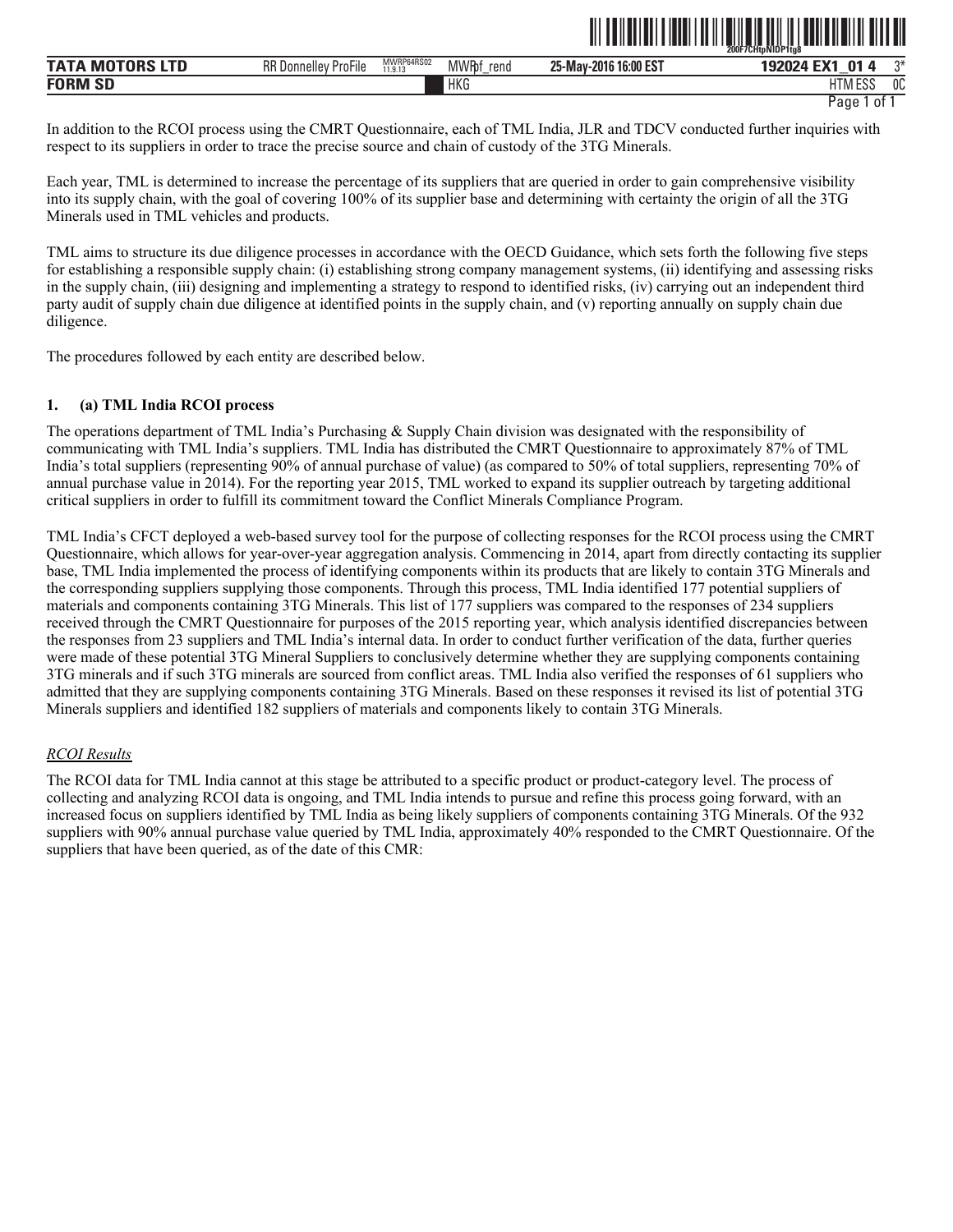|                        |                                                   |                                                                                        | -------                    | 200F7CHtpNIPjjTg               |              |
|------------------------|---------------------------------------------------|----------------------------------------------------------------------------------------|----------------------------|--------------------------------|--------------|
| ТАТА<br>1. T. D<br>IVІ | $- \cdot \cdot$<br><b>RR</b> Donnelley<br>ProFile | <b>BALAIT</b><br><b>XNMWRweergOsl</b><br>∂νν∩ΓDU-IVIVVE-λIν <sub>II∿.</sub><br>11.9.13 | J 16:30 EST<br>25-May-2016 | 01<br>$T_{\rm X}$<br>- 12<br>_ | $A \Delta$   |
| <b>FORM SD</b>         |                                                   | <b>HKG</b>                                                                             |                            | 1.500<br>דוו<br>וועווח<br>പാ   | $\sim$<br>υu |

Page 1 of 1

ˆ200F7CHtpNlPjjTgÀŠ

- 308 suppliers have responded that they do not supply components containing any 3TG Minerals; TML India is in the process of conducting further verification and analysis of the responses.
- 67 suppliers have responded that their components include one or more 3TG Minerals. However, their responses to the CMRT Questionnaire do not in all cases provide sufficient detail to trace the precise source and chain of custody of the 3TG Minerals. TML India is engaging in further verification of these responses and strategizing on further inquiries in order to obtain further information regarding the underlying supply chain.
- 557 responses from suppliers remain pending.

Though TML India has witnessed gradual progress in responsiveness of its suppliers there are still several suppliers who have as yet been unable or unwilling to respond. In order to address this, TML India will specifically focus more on supplier awareness by preparing training modules and other informatory modules apprising them about the importance of this program and persuading them to participate by making complete disclosures. Apart from this, TML India also plans to organize supplier meets, thus providing them a forum to address their views and concerns.

# **(b) TML communication with actual and potential 3TG Mineral suppliers**

As described above, during the reporting year 2015, TML India's analysis identified discrepancies between the responses from 23 suppliers (representing approximately 2% of annual purchase value) and TML India's internal data. A detailed questionnaire was prepared for follow-up with respect to these 23 suppliers. Out of these 23 suppliers, 20 have responded as of the date of this CMR and provided information regarding their smelter facilities, policy initiatives and supply program as described below.

- 9 suppliers have affirmed that they source one or more 3TG Minerals from conflict free sources. These responses are under evaluation and subject to further due diligence to determine whether the ultimate sources are conflict free.
- 14 suppliers stated that they have adopted a formal policy governing procurement and use of 3TG Minerals in their operations. 6 suppliers denied the same. TML aims to assist these suppliers in formulating a conflict minerals policy.
- 10 suppliers stated that they participate in conflict free sourcing programs.

While the RCOI and supply chain due diligence process is ongoing, as of the date of this CMR, none of TML India's suppliers have indicated that 3TG Minerals originating from any Covered Country have definitively been included in the components supplied to TML India.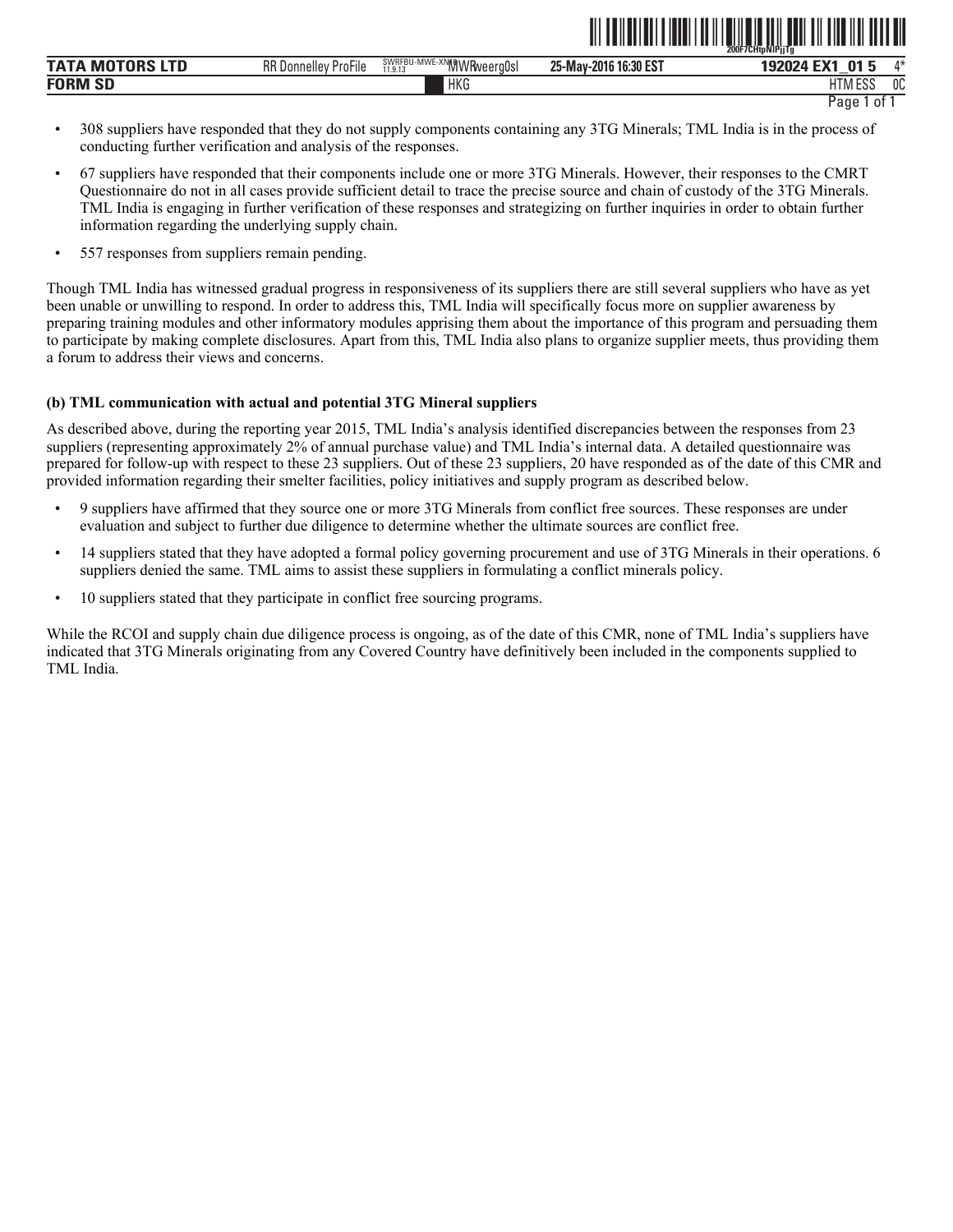|                             |                                            |                                                                                          | ----                             | <sup>200F7CHtpP46s5g6&lt;</sup> |              |
|-----------------------------|--------------------------------------------|------------------------------------------------------------------------------------------|----------------------------------|---------------------------------|--------------|
| <b>TATA</b><br>M            | $-\cdot$ .<br>RR<br>ProFile<br>. Donnellev | <b>MAINE</b><br><b>AALAIP</b><br>LANFBU-MWE<br><sup>-^</sup> "WIVVI ederw Uma<br>11.9.13 | , 10:30 EST<br>יי<br>27-May-2016 | 04<br>__                        | mм           |
| <b>FORM</b><br>$\sim$<br>ЮL |                                            | <b>HKG</b>                                                                               |                                  | 1.500<br>-17<br>אוור<br>LUL     | $\sim$<br>υu |

<u>îlî de hetbelî bi bakurî de hetbelî bi bakurî de hetbelî bi bakurî de heta ser</u>

Page 1 of 1

## **2. JLR RCOI process and independent review**

JLR used the CMRT Questionnaire to gather information from its suppliers. The CMRT Questionnaire was distributed to JLR's strategic production suppliers either directly by JLR or by using Achilles Automotive, a third-party platform. Due to the extensive use of 3TG Minerals within the JLR supplied components (particularly electronics and alloys) as identified through the International Materials Database System ("IMDS") (over 200,000 components), JLR focused its supply chain enquiries at a supplier level rather than at a component level. Responses were cross-checked using the IMDS, through which JLR's production suppliers are required to report all materials contained within components supplied to JLR.

# *RCOI results*

The RCOI data for JLR was received at a supplier level and cannot be attributed to a specific product or product category level at this stage. For the reporting year 2015, JLR adopted an approach based on annual purchase value of the suppliers similar to that of TML India and communicated with approximately 87% (601) of its total production suppliers covering 95% of value of annual production value for the fiscal year ended March 31, 2015. This included its strategic suppliers with group sales to JLR of over £20m. This compares to 76% of its supplier base, which represents 89% of annual purchase value queried during the 2014 reporting year. JLR aims to gradually cover 100% of its supplier base in the coming years. Responses were received from approximately 47% (34% for the 2014 reporting year) of the 601 suppliers who were invited by JLR to respond to the CMRT Questionnaire. The responding suppliers included all of JLR's strategic production suppliers. Of the suppliers queried:

- 206 confirmed that they do not supply components containing any 3TG Minerals. With respect to these 206 suppliers who have responded that they do not supply components containing any 3TG Minerals, JLR intends to conduct further verification, including by comparing the responses to the information present in the IMDS system.
- 76 responded that their components include one or more 3TG Minerals. However, their responses to the CMRT Questionnaire do not in all cases provide sufficient detail to trace the precise source and chain of custody of the 3TG Minerals. JLR intends to conduct further inquiries with respect to these suppliers based on their feedback.
- 319 responses from suppliers remain pending as of the date of this CMR. With respect to these 319 responses, as with TML India, JLR intends to specifically focus more on supplier awareness by preparing training modules and other information materials apprising them about the importance of this program and persuading them to participate by making complete disclosures.

While the RCOI and supply chain due diligence process is ongoing as of the date of this CMR, none of JLR's suppliers that have responded to the CMRT Questionnaire have indicated that any 3TG Minerals that originate from any Covered Country have been included in the products supplied to JLR.

# *Independent Review by PricewaterhouseCoopers ("PwC")*

JLR engaged PwC to undertake an independent review (though not a formal audit) of a random sample of responses to check the integrity, coherence and efficiency of the inquiry process adopted by JLR. For this review, PwC chose a sample of 49 of the CMRT Questionnaire responses that JLR received in connection with the preparation of this CMR. 10 of these responses remain subject to further engagement with the relevant suppliers as of the date of this CMR. The conclusions from PwC's review of the sample of CMRT Questionnaires for 2015 are summarized below: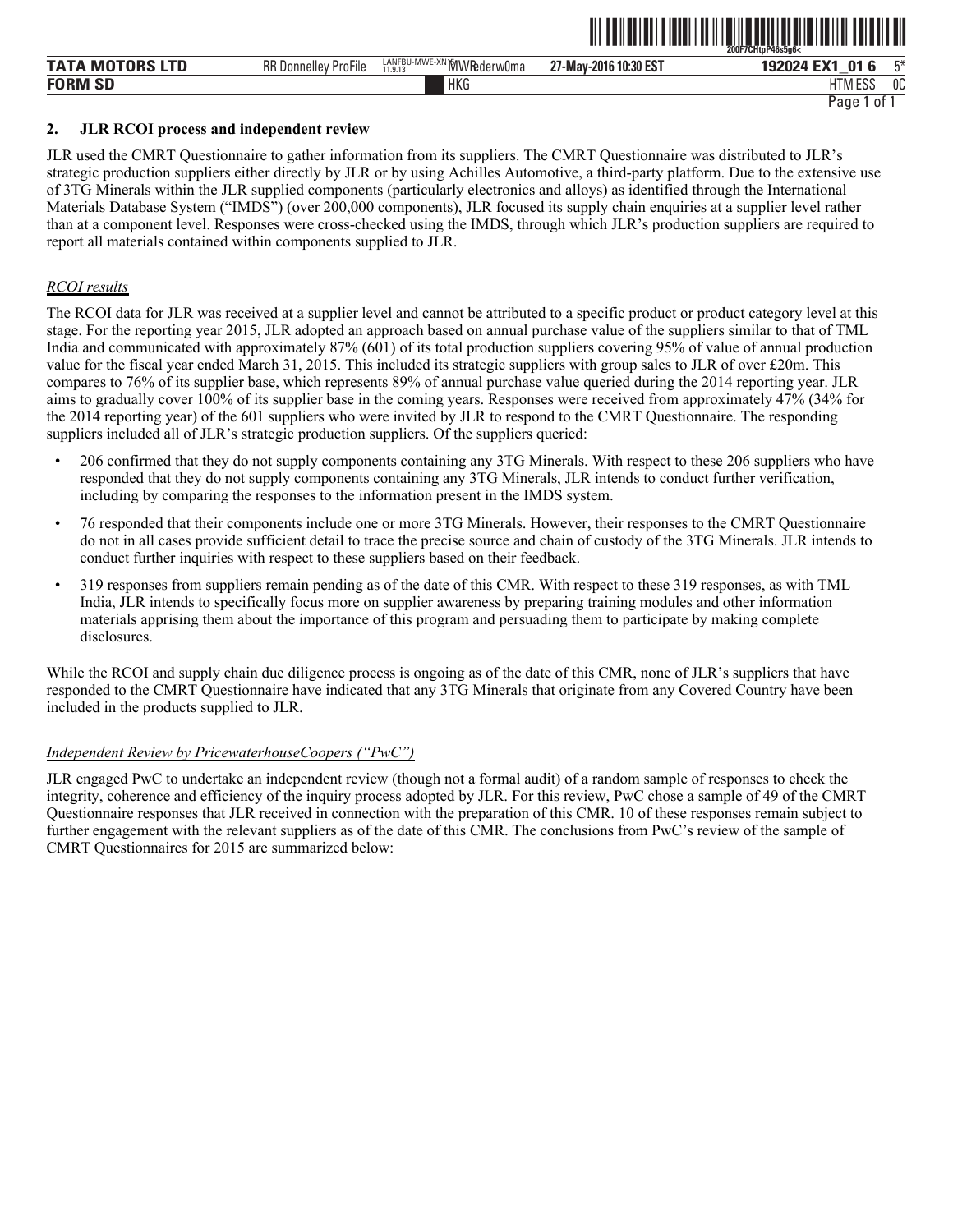|                               |                                                                |                                                   | --- - - - -                    | 200F7CHtpP45Zc!ge              |    |
|-------------------------------|----------------------------------------------------------------|---------------------------------------------------|--------------------------------|--------------------------------|----|
| <b>TATA</b><br>---<br>M<br>uĸ | $-$<br><b>RR</b> Donnel<br>ProFile<br>$\overline{\phantom{a}}$ | LANFBU-MWE<br><b>WE-XNIMWRederw0ma</b><br>11.9.13 | 10:23 EST<br>-2016<br>∠r-Mav-∵ | 01<br>$-111$<br>134<br>__      | г¥ |
| <b>FORM SD</b>                |                                                                | <b>HKG</b>                                        |                                | <b>LITM FOO</b><br>ועור<br>LUL | 0C |

```
Page 1 of 1
```
ˆ200F7CHtpP45Zc!geŠ

- For 2015, 5 JLR suppliers achieved "good visibility" of their supply chain, in comparison with 3 JLR suppliers for 2014; "good visibility" is deemed to have been achieved if a supplier is able to obtain information from 75% or more of its supply chain, including the smelter name and location.
- 30% have not yet implemented a conflict minerals policy, and approximately 40% have not yet implemented any due diligence measures beyond responding to the RCOI. JLR is planning to assist these suppliers in adopting an adequate conflict minerals policy and due diligence measures.
- 16 JLR suppliers provided a smelter list in their submission indicating that the smelters they use are located in Covered Countries and are not on the Conflict Free Smelter Program list. With respect to these suppliers, JLR intends to undertake further due diligence.
- 10 JLR suppliers declared in their CMRT Questionnaire that they did not supply JLR with products containing 3TG Minerals. The CMRT Questionnaire responses of these suppliers were compared to IMDS, and it was discovered that 5 of these suppliers do in fact supply JLR with components containing 3TG Minerals. With respect to these suppliers, JLR has planned to conduct an in-depth inquiry by asking detailed questions with documented evidence to conclusively determine whether they supply products containing 3TG Minerals.
- Transparency of supplier reporting appears to have improved based on the greater number of CMRT Questionnaire responses received, compared to the previous year. A higher number of suppliers achieved good visibility due to their increased disclosure of smelter information.

# **3. TDCV RCOI processes and communication with 3TG Mineral Suppliers**

• TDCV again reached out to all of its 273 domestic and overseas suppliers to submit a response to the CMRT Questionnaire, in line with the approach adopted last year. Apart from the RCOI inquiry, TDCV also targeted a group of 60 suppliers who responded that their components include one or more 3TG Minerals for further engagement through a detailed questionnaire, thus seeking specific information to trace the precise source of 3TG Minerals present in the components supplied by them.

# *RCOI Results*

The RCOI data for TDCV cannot at this stage be attributed to a specific product or product-category level. Approximately 97% of suppliers queried responded to the CMRT Questionnaire (compared to 63% for the 2014 reporting year). Of the responding suppliers: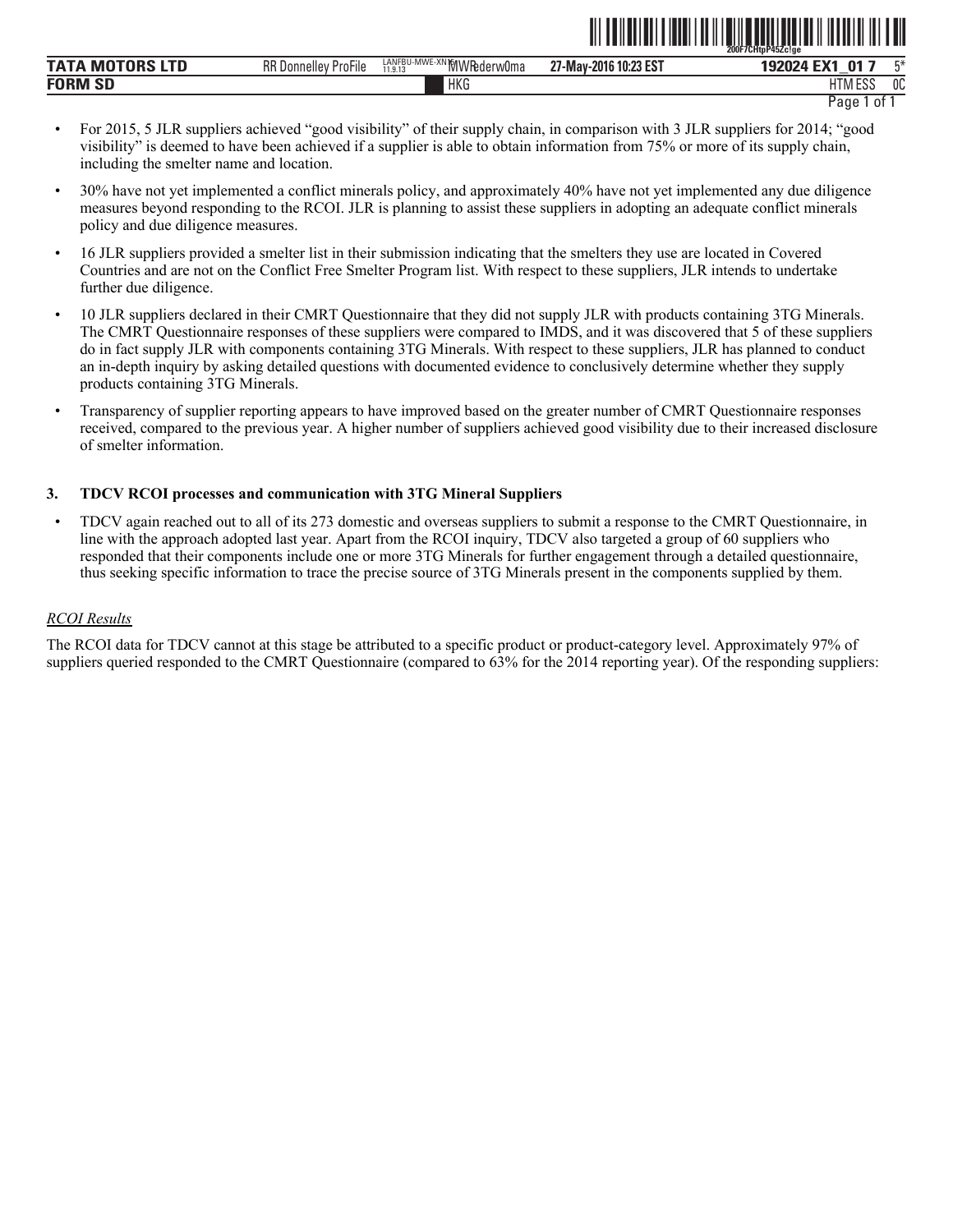|                             |                                          |                       |                       | ---                                                 | 200F7CHtpNIDY2a6-<br>----------            |          |
|-----------------------------|------------------------------------------|-----------------------|-----------------------|-----------------------------------------------------|--------------------------------------------|----------|
| TAT <i>i</i><br>---<br>MI   | DD F<br>: ProFile<br><b>RK Donnelley</b> | MWRP64RS02<br>11.9.13 | <b>MWR</b> bf<br>rend | .J16 16:01 F <sup>o-</sup><br>25-May-2016<br>∶נט⊾ ו | $T_{\rm XZ}$<br><b>01</b><br>_             | $\sim$   |
| <b>FORM</b><br>$\sim$<br>ÐЬ |                                          |                       | <b>HKG</b>            |                                                     | $-0.0$<br>$1 - 1 - 1$<br>. I IVI<br>. ∟∪∟' | ∩∩<br>UU |

```
Page 1 of 1
```
ˆ200F7CHtpNlDY2a6-Š

- 205 responded that they do not supply components containing any 3TG Minerals. TDCV intends to conduct further verification to determine conclusively the presence or absence of 3TG Minerals in the materials supplied by these suppliers.
- 60 responded that their components include one or more 3TG Minerals. However, their responses to the CMRT Questionnaire do not in all cases provide sufficient detail to trace the precise source and chain of custody of the 3TG Minerals.

Of the 60 suppliers who responded that their components include one or more 3TG Minerals, TDCV also noted, based on its inquiries, that:

- For 2015, 50 suppliers acknowledged that 3TG Minerals are necessary to the production of the finished product that is manufactured by them. 6 suppliers denied the same. 4 suppliers are yet to determine whether 3TG Minerals are necessary to the production of the products manufactured by them.
- 10 suppliers acknowledged that certain of their smelters source 3TG Minerals from the Covered Countries. With respect to these 10 suppliers, TDCV has planned to conduct an awareness program and formal sessions with the suppliers to find an alternative way of sourcing these materials from conflict free zones. 13 suppliers denied the same.
- 16 suppliers noted that they have identified all smelters in their supply chain supplying 3TG Minerals. 40 suppliers denied the same. TDCV intends to conduct further verification to determine whether the ultimate sources are conflict free.
- 36 suppliers acknowledged that they have adopted a policy governing procurement and use of 3TG Minerals in their operations. 17 suppliers denied the same. 7 suppliers agreed that they participate in conflict free sourcing programs. 46 suppliers denied the same. With respect to the 17 suppliers that have not adopted such a policy and the 46 suppliers that do not participate in conflict free sourcing programs, TDCV is planning to conduct vendor council meetings and to formulate web tools to encourage and assist these suppliers to adopt such a policy and to participate in conflict free sourcing initiatives, respectively.

# **Section 4: Evaluation Process**

TML India's, JLR's and TDCV's evaluation teams reviewed a total of 922 RCOI responses (375, 282 and 265 for TML India, JLR and TDCV, respectively) they received in connection with the preparation of this CMR. TML conducted further verification with respect to 132 responses from potential 3TG Mineral suppliers (23, 49 and 60 for TML, JLR and TDCV, respectively).

As of the date of this CMR, evaluation teams at TML India, JLR and TDCV are engaging with suppliers who have not responded to the CMRT Questionnaire, or whose responses are otherwise insufficient for TML to determine the origin and chain of custody of the 3TG Minerals.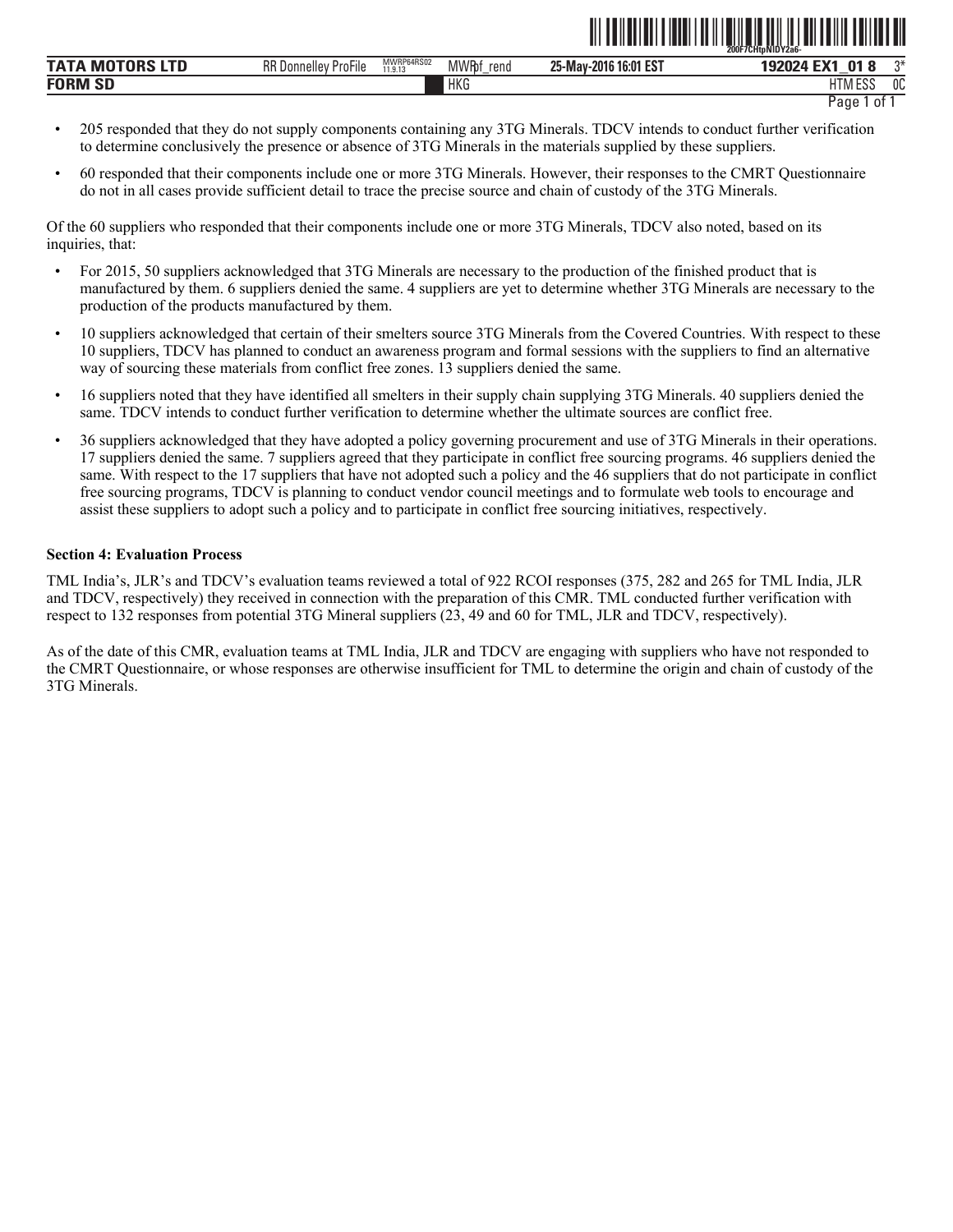| <b>MOTORS LTD</b><br><b>TATA</b> | <b>RR Donnelley</b><br>$- \cdot \cdot$<br>-<br>∙ ProFile | MWRP64RS02<br>11.9.13 | <b>MWRf</b><br>rend | 16:01 EST<br>25-May-2016 | <b>EV4</b><br>01 <sub>9</sub><br>192024 | ግ*             |
|----------------------------------|----------------------------------------------------------|-----------------------|---------------------|--------------------------|-----------------------------------------|----------------|
| <b>FORM SD</b>                   |                                                          |                       | <b>HKG</b>          |                          | HTM ESS                                 | <sub>0</sub> C |
|                                  |                                                          |                       |                     |                          | Page<br>0t                              |                |

ˆ200F7CHtpNlDZ#egJŠ

#### **Section 5. Due Diligence Results**

TML has a very complex supply chain with several tiers, and since it is a downstream supplier of finished products, it is several tiers away from mines, smelters and refineries. Due to such a position in the supply chain, TML needs to rely on the responses from and actions of its direct suppliers as to the sourcing of 3TG Minerals. For the reporting year 2015, the responses received by TML through the RCOI and the subsequent diligence have not provided adequate clarity as to the precise source or country of origin of all of the 3TG Minerals used in TML's products. As a result, TML is unable to disclose specific information regarding the facilities and country of origin pertaining to the 3TG Minerals used in the manufacture of its products.

Nevertheless, TML continues to engage in extensive liaising with its direct suppliers to acquire more specific information regarding the smelters, miners and refineries and to fulfill its commitment to the Conflict Minerals Compliance Program. TML intends to determine and disclose the relevant specific information once more accurate and complete data is available from its suppliers. For the above purpose, TML intends to continue to extend efforts towards developing and implementing its CMCP and working with suppliers in examining their supply chains for purposes of tracing the country of origin and chain of custody of the 3TG Minerals used in the manufacturing or production of its products.

## **Section 6: The Road Ahead**

TML is gradually taking steps forward to establish a responsible supply chain. To ensure accountability, TML already has strong company management systems in place to identify and assess risks in the supply chain. For the next reporting year, TML has planned to engage with senior management to enhance contribution of efforts and resources towards the existing Conflict Mineral Compliance Program. Further, TML intends to provide extensive training and support materials and communications to educate and address the concerns of its suppliers, internal team members and its subsidiaries on the conflict minerals sourcing and disclosure requirements. In addition, TML intends to improve its tools, templates and processes for additional supply chain due diligence and analysis of the results of such due diligence.

Apart from this structured engagement and based on its previous and current assessments, TML has identified certain risks and plans to design and implement appropriate strategies in an effort to mitigate risks in its supply chains. To ensure such risk mitigation, TML is continually communicating and following up with direct suppliers, who have not submitted their responses or submitted insufficient declarations, through online portals, vendor council meetings and direct communications by TML's senior procurement executives. TML is simultaneously verifying the collected data and responses and seeks to address any discrepancies in the declarations submitted.

As it is evident from the survey undertaken that some suppliers do not have any 3TG Mineral sourcing policy or due diligence measures in place, TML is making efforts to encourage and assist such suppliers to develop their own conflict minerals supply chain policy and to participate in conflict free sourcing programs.

Further, with respect to those suppliers supplying components containing 3TG Minerals sourced from Covered Countries, TML is engaged in persuading these suppliers to audit its supply chain so as to ensure accurate reporting and simultaneously encouraging the supplier to source the 3TG Minerals from authorized or conflict free zones.